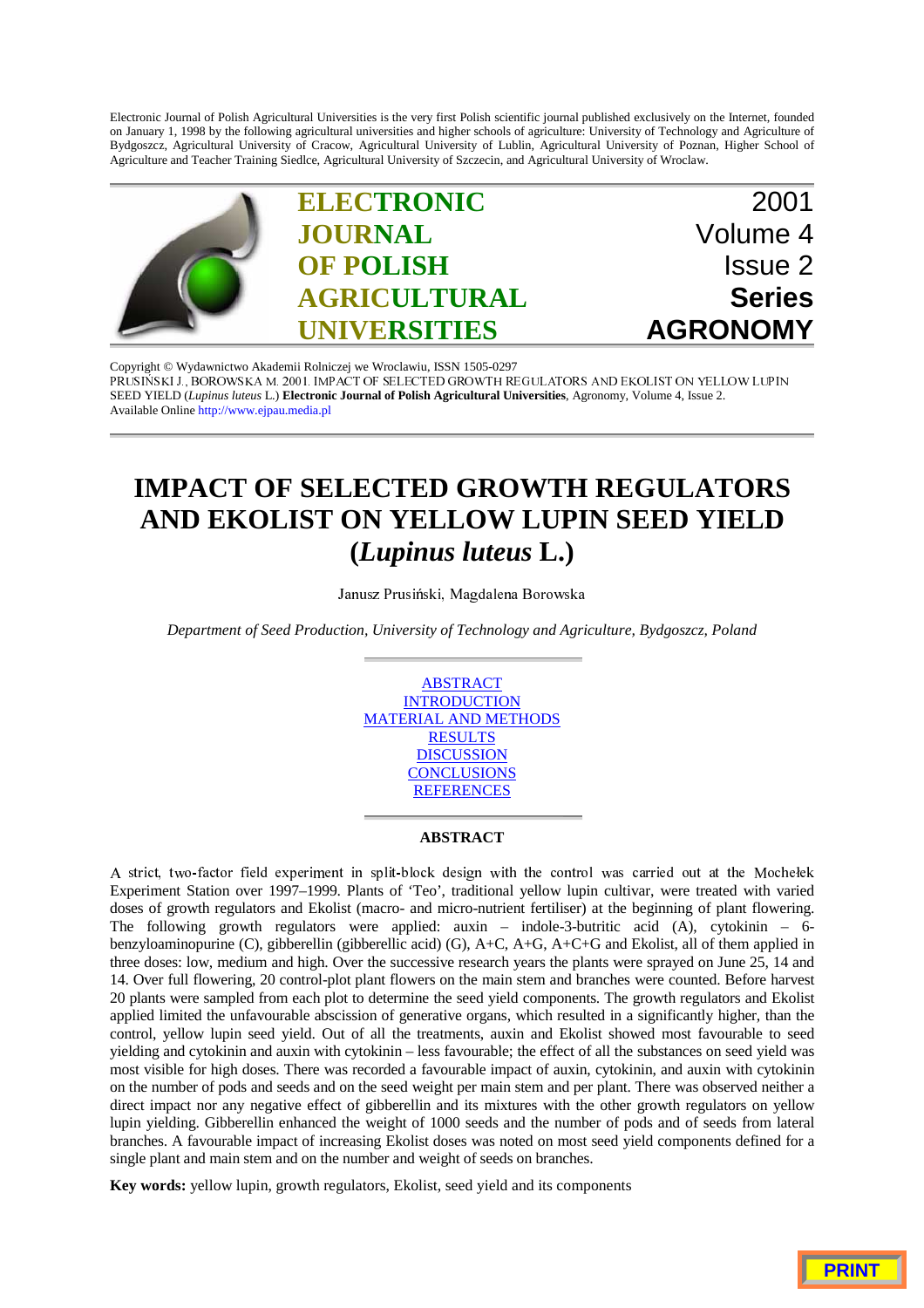#### **INTRODUCTION**

Flower and fruit abscission is a common phenomenon, especially under stress conditions, however also under optimal conditions for plant growth and development, and in legumes it remains the main reason for low and varied seed yields. Selective flower and fruit abscission is due to changes in a small cut-off zone at the bottom and is considered one of the most interesting questions to be addressed in biology. The reports available show a comprehensive character of abscission, which can result from insufficient amount of and quality of pollen, lethal and sublethal genes, insufficient availability of assimilates and nutrients and/or plant hormone economies [23].

Bangerth [4] developed two models supplementing each other to explain the abscission of generative organs. The competition model assumes that developing fruit and seeds, assimilates acceptors, compete with vegetative organs for resources. Under extreme circumstances insufficient supply of generative parts with nutrients can lead to abscission and under less extreme circumstances – to disturbed development of fruit and seeds both in terms of quality and quantity. Powerful and high- capacity acceptors are more successful competing for N and therefore higher and higher flowering coincides with competition among generative organs for N compounds led by flowers which have developed earliest, at the bottom of inflorescence, and pods which develop from them. Over their development, pods show such a high demand for N that the plant is incapable of supplying the adequate N amount with its root system [3]. Nalborczyk [18] relates the generative organ abscission to competition for energy sources within the plant observed between C and N metabolisms. The physiological mechanism responsible for intensified pod abscission comes from the competition between a fast and continuously growing stem growth gemmule and seeds developing in pods. Mazur [17] does not answer the question whether fixed  $N_2$  meets the N demand of legumes, while most authors suggest that under optimal development conditions the answer is positive. However, it is well known that over generative phase the effectiveness of  $N_2$  fixation is diminished due to a decline in the activity of nitrogenase. For the  $N_2$  fixation it is crucial that undisturbed inflow of assimilates, being the substrate for the carboxylic acid cycle in bacteroids and providing carbon chains for amino acids and amides synthesis, from host leaves to nodules is secured [24]. Legumes show a higher demand for P, Co and Mo than plants which do not fix N, which is due to their greater activity in  $N_2$  fixation.

The dominance model assumes that generative abscission is regulated by plant hormones. Seeds and fruit developed first are capable of inhibiting the development of those developed later. According to Bangerth [4], auxin – indole-3-acetic acid (IAA) is a hormone which is directly responsible for abscission of generative organs. A big mobility of IAA from the first developed, dominant, organ inhibits the withdrawal of IAA from fruit and seeds developed later. Such inhibition most likely stimulates the development of cut-off zone and generative organ abscission. Addicot [1] relates young fruit and leaves abscission to auxin gradient; the cut-off is observed when the level of auxin below the zone is higher than its concentration above it.

The results of research conducted so far into the impact of growth regulators on legume yielding varied; significant faba bean [6,19], yellow lupin [9,21], narrow-leaf lupin [2], bean [15], soybean [22] increase in seed yield through no yield increase in faba bean seed yield [7,12,13,14]. All this coincided with a varied impact of respective growth regulators on seed yield and its components. Additionally some of the experiments were carried out under controlled conditions which, even with extremely favourable results, did not lead to a wide application of growth regulators in legume cultivation. Similarly foliar application of micronutrients increased seed yield significantly [8] or did not affect the yellow lupin seed yield [16].

The present hypothesis assumes that intensive abscission is limited or inhibited by higher hormones concentration and the application of growth regulators mixture enhances their activity. Additionally, plant fertilisation with Ekolist meets the plant demand for some macro- and micronutrients over lowering symbiosis activity and prolongs plant green vegetation in seed filling period.

# **MATERIAL AND METHODS**

A strict, two-factor field experiment in split-block design in 4 reps with the control was carried out at the Mochelek Experiment Station over 1997–1999. Plants of 'Teo', traditional yellow lupin cultivar, were treated with growth regulators and Ekolist (macro- and micro- nutrient fertiliser) at the beginning of plant flowering. The growth regulators and Ekolist were applied as follows:

- $-$  auxin indole-3-butritic acid (A) 20, 40, 60 mg·dm<sup>-3</sup>,
- cytokinin 6-benzyloaminopurine  $(C)$  20, 40, 60 mg·dm<sup>-3</sup>,
- gibberellin (gibberellic acid)  $(G)$  40, 80, 120 mg·dm<sup>-3</sup>,
- $A + C 20 + 20$ , 40+40, 60+60 mg·dm<sup>-3</sup>,
- $A + G 20 + 20, 40 + 40, 60 + 60$  mg·dm<sup>-3</sup>,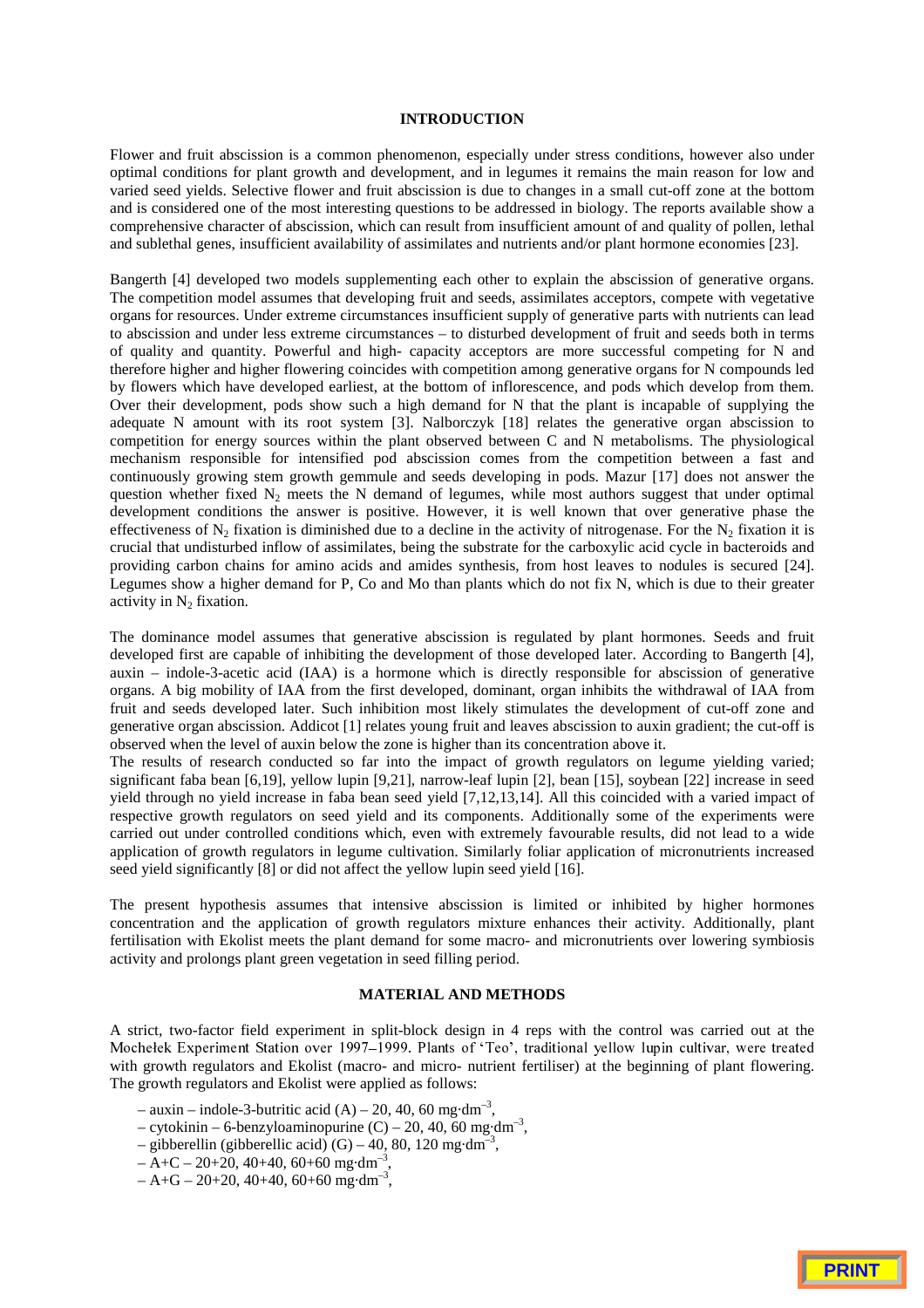$- C + G - 20 + 40, 40 + 80, 60 + 120$  mg·dm<sup>-3</sup>,

- $A + C + G 20 + 20 + 40, 40 + 40 + 80, 60 + 60 + 120$  mg·dm<sup>-3</sup>,
- $-$  Ekolist,  $-3$ , 6, 9 dm<sup>3</sup>·ha<sup>-1</sup>.

Indole-3-butritic acid (IBA) and 6-benzyloaminopurine (BAP) were obtained from SIGMA-ALDRICH CHEMIE Gmbh, gibberellic acid in Gibrescol from POLFA Kutno, and Ekolist Standard from PPHU EKOPLON S.A. Kielce. 1 dm<sup>3</sup> of Ekolist includes 120 g of N, 65 g of K, 20 g of Mg, 0.5 g of Ca, 5 g of S, of B and of Cu, 3 g of Zn, 1g of Fe, 0.5 g of Mn, 0.02 g of Mo as well as trace quantities of colloidal silicate, Co, Ti and V.

Each experiment was set up after corn on a good rye soil suitability complex, IVb soil quality class. 80 kg of  $P_2O_5$  and 120 kg of K<sub>2</sub>O per ha was applied in spring. Soil conditions over successive years were favourable for lupin development and yielding. (Table 1); a slightly too high soil pH and very low B and Cu contents. Straight before sowing active-*Rhizobium lupini*-strains-containing Nitragina was applied. Seeds dressed with Funaben were sown on April 3, 4 and 4, respectively, over successive years 2–3 cm-deep and with 20 cm row spacing. The sowing plot covered 18 m<sup>2</sup>, while harvest plot area  $-14.4$  m<sup>2</sup>. Straight after sowing Afalon 50 WP was applied at the dose of 1.25  $l$ ·ha<sup>-1</sup> in 300 l of water, and after plant emergence – Goltix 70 WP at the dose of 4 kg·ha<sup>-1</sup> in 500 l of water. Each year after emergence the plots were harrowed. In 1998 there was used a mixture of Ronilan 50 WP and Merpan 50 WP at the dose of 2 kg·ha<sup>-1</sup> and in 1999 – Sarfun 500 SC at 0.7 l·ha<sup>-1</sup> against anthracnose. In 1998, due to heavy rainfall and prolonged plant vegetation period, lupin plants were desiccated with  $3$  l·ha<sup>-1</sup> of Reglone.

| Year | pH in 1M |      | mg 100 $g^{-1}$ of soil | $^{-1}$ of soil<br>$mg\,kg^{-}$ |                             |            |     |     |  |
|------|----------|------|-------------------------|---------------------------------|-----------------------------|------------|-----|-----|--|
|      | KCI      | Þ    | κ                       | B                               | Cu                          | Mn         | Zn  | Fe  |  |
| 1997 | 6,1      | 3.8. | 16.6                    | 0.3                             | $\mathbf{1.4}^{\mathsf{T}}$ | 172        | 7.1 | 568 |  |
| 1998 | 6.8      | 5.2  | 16.2                    | 0.3                             | $\mathbf{1.4}^{\mathsf{T}}$ | 164        | 5.7 | 597 |  |
| 1999 | 6.9      | 7.5  | 18.1                    | 0.4                             | 1.7                         | <b>197</b> | 5.7 | 722 |  |
|      |          |      |                         |                                 |                             |            |     |     |  |
|      | Content  |      |                         |                                 |                             |            |     |     |  |
|      | very low | low  |                         | high<br>medium<br>very high     |                             |            |     |     |  |

#### **Table 1. Chemical soil analysis**

Plant spraying at the beginning of plant flowering over respective research years coincided with June 25, 14 and 14. The doses fixed corresponding to 400 l of water per ha were applied with constant- pressure sprayer. Over full flowering, flowers were counted on main stem and branches of 20 control plot plants and before harvest 20 plants were collected from each plot to determine seed yield components. The results obtained were verified with the Puławy Institute of Plant Cultivation and Soil Science software. Dunnet's test allowed for comparing the impact of doses of the substances used against the control, while the results were given as a percentage, while the Tukey test, at p=95%, – for estimating the significance of the other relationships. The research-years impact of doses is presented on the graphs adopting the following scale: control, low dose, medium dose and high dose. Trend lines have been developed with STATISTICA for Windows StatSoft. Inc. [1997].

#### **RESULTS**

The research period showed weather conditions which were generally favourable for yellow lupin (Fig. 1). Chilly and moderate-rainfall April of 1997 delayed plant emergence, while considerable May rainfall prolonged the vegetative development and plant flowering until June 21, 78 days after sowing. Warm and rainy end of June enhanced plant flowering, however changeable rainfall in July and August did not help plant ripening; the plants were harvested as late as early September, after 156 days of vegetation. Warm April and its moderate rainfall in 1998 was favourable for even and early emergence 22 days off the sowing date. Similar conditions recorded in May enhanced the vegetative development and an earlier, than in the preceding year, flowering (June 10), after 66 days off the sowing date. A considerable rainfall over summer month not only enhanced flowering and podsetting but also intensified anthracnose, which led to desiccating plants prior to harvest and their harvest on August 20, after 137 days of vegetation. In April of 1999 high rainfall and the temperature higher than the research-years mean were favourable for field emergence recorded after 23 days and flowering – after 66 days off the sowing date. Semi-drought at the end of June and the first decade of July did not disturb flowering and July, which was warm and dry, made the lupin harvest coincide with August 20, like in 1998, after 137 days of vegetation. To recapitulate, the distribution of rainfall and temperature enhanced especially the plant vegetative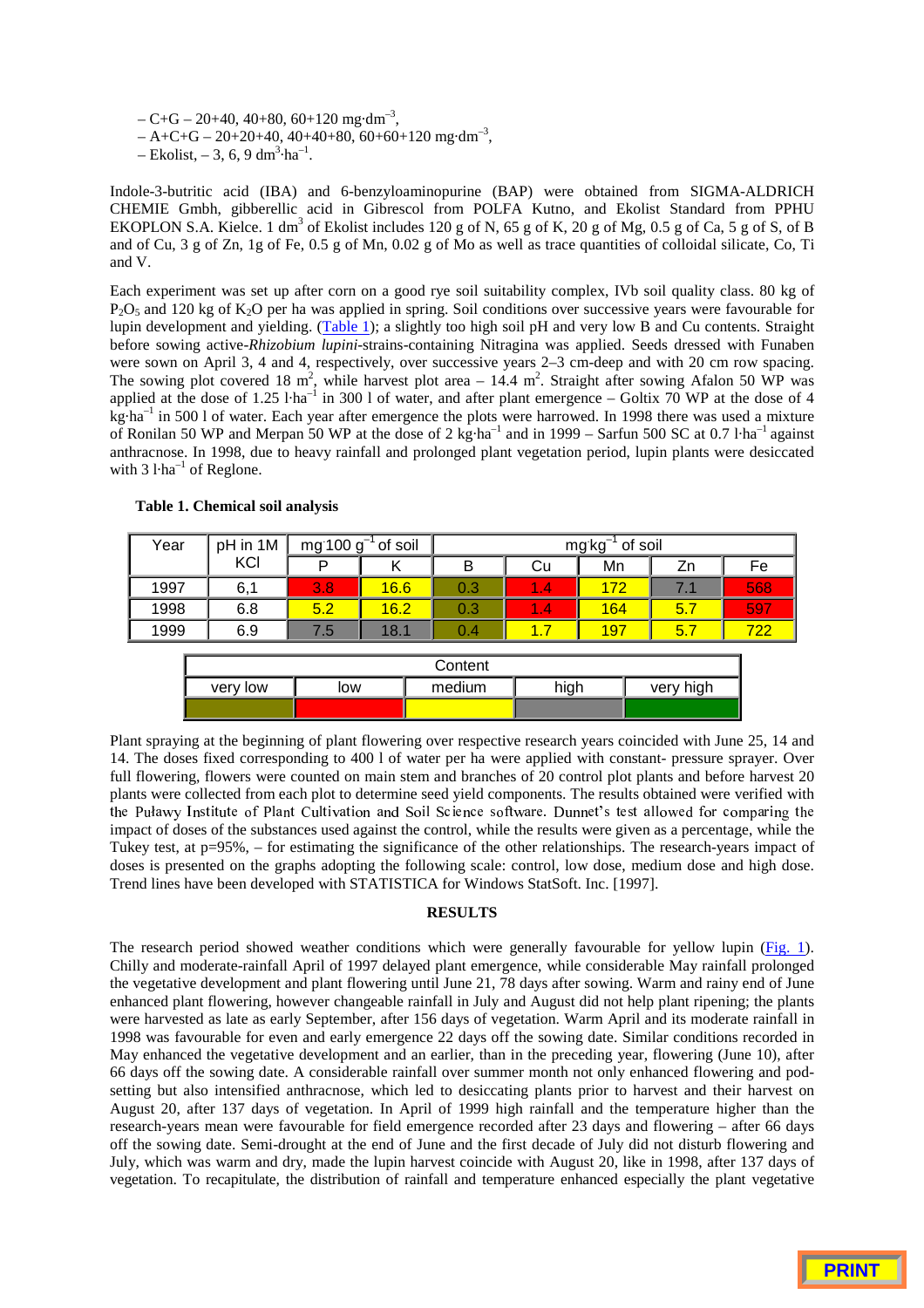development over 1997 and 1999, flowering over 1997 and 1998, and ripening over 1997 and 1999. The evaluation of anthracnose intensity recorded in 1998 (over 1997 and 1999 symptoms of anthracnose were incidental) revealed no impact of the substances applied on plant infection with *Colletotrichum gloeosporioides* Penz.



# Fig. 1. Weather conditions recorded by the Mochelek Experiment Station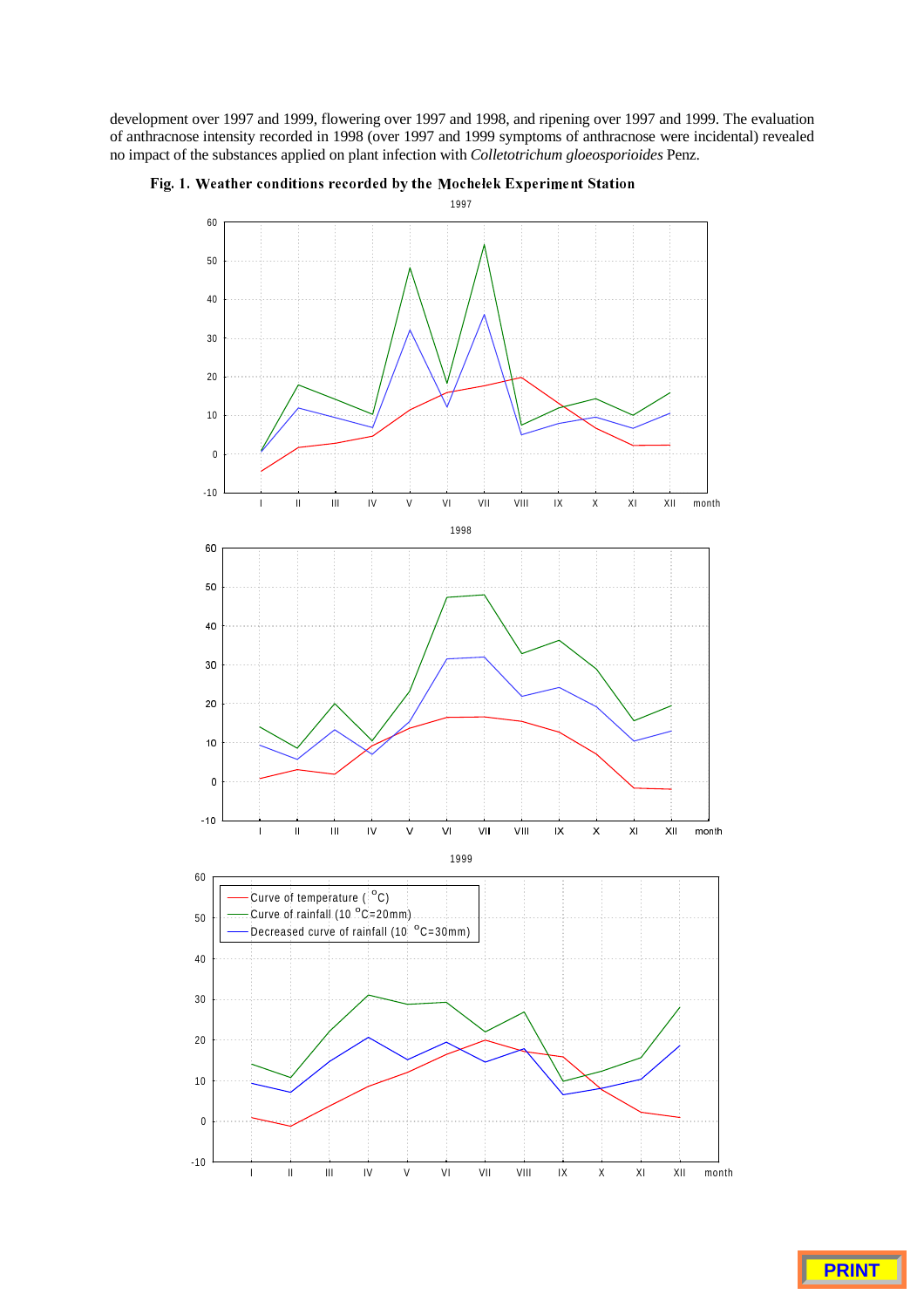The effect of the substances on yellow lupin seed yield components is presented separately for the main stem, branches and plant as a whole. The average number of flowers developed on a single main stem was 35, 30 and 30 for successive years. On average, over the research period after the application of all the substances tested, the main stem (Table 2) produced 12.6 pods and their number did not differ significantly from the number of pods collected from the control plants (11.6). Similar insignificant differences were observed in the number of seeds per pod (3.79 and 3.75) and in the seed weight (5.19 g and 5.04 g). The number of seeds collected from the main stem of plants treated was the only one significantly higher (45.8) than the control (42.4). The evaluation of the substances used revealed that the number of pods and seeds as well as the seed weight per main stem were most enhanced by Ekolist, auxin and its mixture with cytokinin and cytokinin and most unfavourable affected by gibberellin and its mixture. The number of seeds per pod developed on the main stem was the only one unaffected by the substances applied.

| Growth regulator/Ekolist            | Pod<br>number     | Seed<br>number     | Seed<br>number<br>per pod | Seed<br>weight, g |
|-------------------------------------|-------------------|--------------------|---------------------------|-------------------|
| Auxin (A)                           | 14.6a             | 50.2ab             | 3.51a                     | 5.96a             |
| Cytokinin (C)                       | 13.4a             | 50.2ab             | 3.93a                     | 5.48a             |
| Gibberellin (G)                     | 10.8 <sub>b</sub> | 41.4c              | 3.96a                     | 4.51b             |
| Auxin+Cytokinin (A+C)               | 13.9a             | 50.0ab             | 3.75a                     | 5.91a             |
| Auxin+Gibberellin (A+G)             | 11.2 <sub>b</sub> | 43.0 <sub>bc</sub> | 3.96a                     | 4.57b             |
| Cytokinin+Gibberellin (C+G)         | 11.1 <sub>b</sub> | 41.4c              | 3.85a                     | 4.65b             |
| Auxin+Cytokinin+Gibberellin (A+C+G) | 10.7 <sub>b</sub> | 39.3c              | 3.82a                     | 4.48b             |
| Ekolist (Ek)                        | 15.0a             | 51.0a              | 3.60a                     | 5.95a             |
| Mean for growth regulator/Ekolist   | 12.6A             | 45.8A              | 3.79A                     | 5.19A             |
| Control                             | 11.6A             | 42.4B              | 3.75A                     | 5.04A             |

# **Table 2. Effect of growth regulators/Ekolist on yellow lupin seed yield components defined for main stem**

# **Means followed by the same letters did not differ significantly at p=95% with Tukey test**

The average number of flowers developed on branches of a single yellow lupin plant over successive years was as follows: 48, 50 and 40; an average of 2.02 pods, 5.95 seeds and 2.87 seeds per pod and 0.74 g of seeds were collected when plants were sprayed with the substances tested and 2.22; 6.51; 2.99 and 0.72 g from control branches (Table 3). Neither in the synthesis nor in successive years there were observed significant differences in the impact of the substances tested on seed yield compounds defined for branches. Gibberellin showed slightly more favourable effect than the other regulators applied.

# **Table 3. Effect of growth regulators/Ekolist on yellow lupin seed yield components defined for branches**

| Growth regulator/Ekolist            | Pod<br>number | Seed<br>number | Seed<br>number<br>per pod | Seed<br>weight, g |
|-------------------------------------|---------------|----------------|---------------------------|-------------------|
| Auxin (A)                           | 2.24a         | 6.74a          | 2.93a                     | 0.82a             |
| Cytokinin (C)                       | 1.86a         | 6.35a          | 3.37a                     | 0.67a             |
| Gibberellin (G)                     | 2.61a         | 7.34a          | 2.43a                     | 0.91a             |
| Auxin+Cytokinin (A+C)               | 1.62a         | 4.55a          | 2.85a                     | 0.54a             |
| Auxin+Gibberellin (A+G)             | 1.79a         | 4.92a          | 2.74a                     | 0.57a             |
| Cytokinin+Gibberellin (C+G)         | 1.97a         | 5.64a          | 2.56a                     | 0.68a             |
| Auxin+Cytokinin+Gibberellin (A+C+G) | 1.85a         | 5.52a          | 2.79a                     | 0.68a             |
| Ekolist (Ek)                        | 2.11a         | 6.52a          | 3.07a                     | 0.81a             |
| Mean for growth regulator/Ekolist   | 2.01A         | 5.95A          | 2.87A                     | 0.74A             |
| Control                             | 2.22A         | 6.51A          | 2.99A                     | 0.72A             |

**Means followed by the same letters did not differ significantly at p=95% with Tukey test**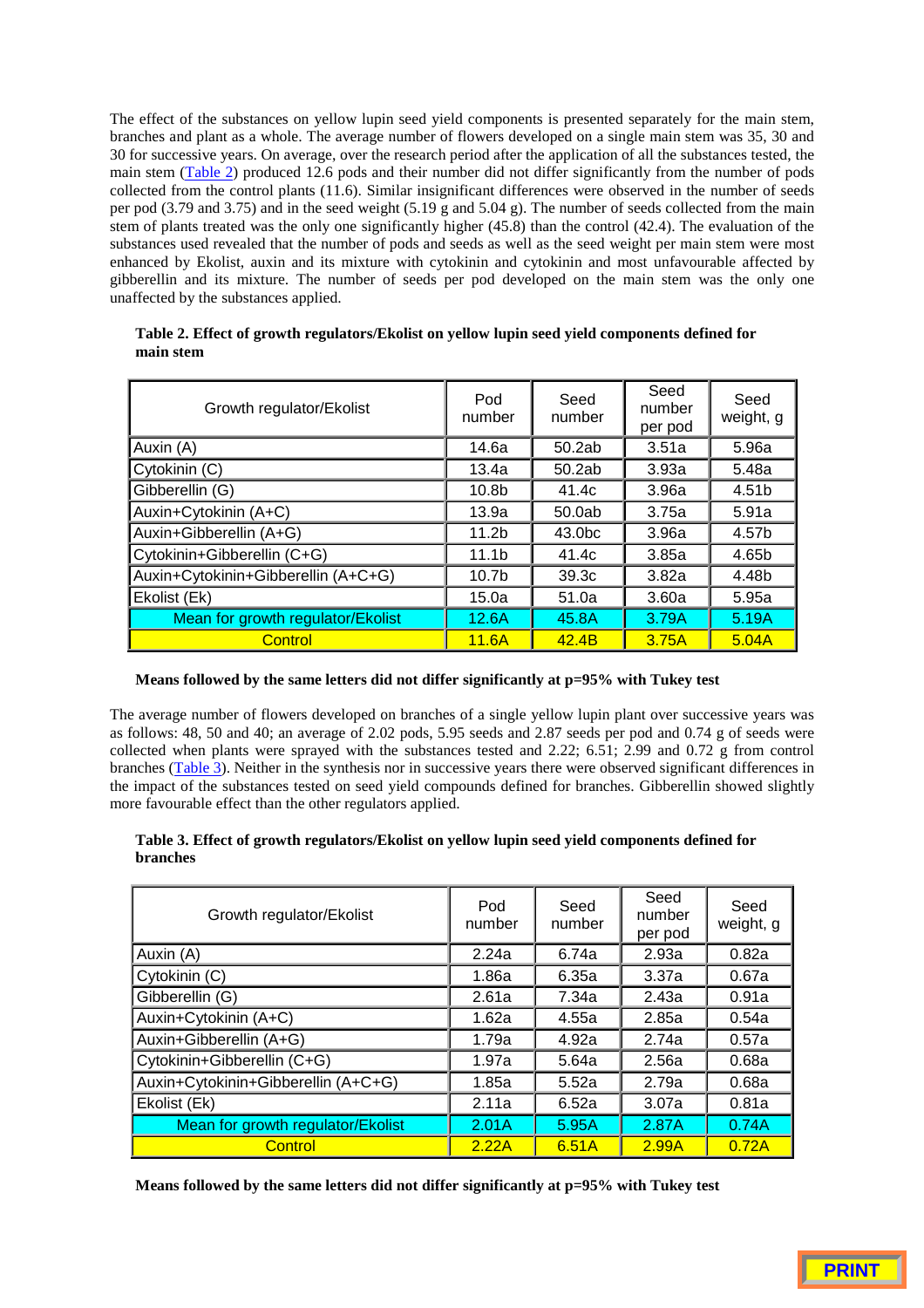The number of flowers developed per yellow lupin plant was 78, 80 and 70 over respective years. The impact of the substances applied on seed yield components defined for a single plant, as compared against the control, was also insignificant (Table 4). The number of pods was 14.6 and 13.8, the seed number – 51.9 and 48.9, the number of seeds per pod – 3.56 and 3.59 and the seed weight – 5.92 and 5.76 g, respectively. The weight of 1000 seeds collected from plants treated (123 g) was the only one significantly higher than the control (117 g). Spraying yellow lupin plants with Ekolist, auxin and its mixture with cytokinin helped the plants keep the most significant number of pods and heaviest seeds. Of all the substances, gibberellin and its mixtures with other hormones decreased the number of pods and seeds per plant and enhanced the number of seeds per pod.

| Growth regulator/Ekolist            | Pod<br>number     | Seed<br>number | Seed<br>number<br>per pod | Seed<br>weight, g | 1000<br>seed<br>weight,<br>g |
|-------------------------------------|-------------------|----------------|---------------------------|-------------------|------------------------------|
| Auxin (A)                           | 16.9a             | 56.9ab         | 3.29bc                    | 6.77a             | 121ab                        |
| Cytokinin (C)                       | 15.4b             | 56.5ab         | 3.62ab                    | 6.15ab            | 123ab                        |
| Gibberellin (G)                     | 13.4c             | 48.6b          | 3.73ab                    | 5.43b             | 129a                         |
| Auxin+Cytokinin (A+C)               | 15.5 <sub>b</sub> | 54.6ab         | 3.48ab                    | 6.45ab            | 116ab                        |
| Auxin+Gibberellin (A+G)             | 13.0cd            | 47.9bc         | 3.77a                     | 5.14 <sub>b</sub> | 122a                         |
| Cytokinin+Gibberellin (C+G)         | 13.0cd            | 47.1bc         | 3.66ab                    | 5.32b             | 123ab                        |
| Auxin+Cytokinin+Gibberellin (A+C+G) | 12.6 <sub>d</sub> | 44.8c          | 3.68ab                    | 5.14 <sub>b</sub> | 125a                         |
| Ekolist (Ek)                        | 17.1a             | 58.5a          | 3.24c                     | 6.98a             | 121ab                        |
| Mean for growth regulator/Ekolist   | 14.6A             | 51.9A          | 3.56A                     | 5.92A             | 123A                         |
| Control                             | 13.8A             | 48.9A          | 3.59A                     | 5.76A             | 117B                         |

**Table 4. Effect of growth regulators/Ekolist on yellow lupin seed yield components defined for single plant**

# **Means followed by the same letters did not differ significantly at p=95% with Tukey test**

The impact of doses on yellow lupin seed yield components defined for a single plant varied across years. In 1997 a high dose of Ekolist was the only one to increase significantly the pod number per plant, while gibberellin and all its mixtures showed the tendency to decrease that number (Fig. 2). In 1998 the number was not significantly affected by any substances, while in 1999 all the doses of auxin, auxin with cytokinin and Ekolist as well as an average and high dose of cytokinin significantly increased the number of pods collected from a single yellow lupin plant. The number of seeds collected from a single plant treated with the tested doses of plant hormones and Ekolist in 1997 did not differ significantly from the number of seeds collected from the control (Fig. 3). In 1998 the high dose of gibberellin only resulted in a significantly greater number of seeds than from the control. The same effect in 1999 was recorded for high doses of auxin, cytokinin and auxin with cytokinin and all the doses of Ekolist. A comparison of the effect of the doses tested revealed over respective years no significant differences in the number of seeds per pod collected from the plants tested and the control (Fig. 4). A high dose of Ekolist in 1997 and all its doses in 1999 increased the weight of seeds collected from a single plant (Fig. 5). Similar results were noted in 1999 when all doses of auxin, cytokinin and auxin with cytokinin were applied. However in 1998 a medium dose of auxin with gibberellin and a low dose of cytokinin with gibberellin significantly decreased, as compared with the control, the weight of seeds collected from a single plant. The weight of 1000 seeds significantly higher than the control was observed in seeds from all the experiment objects in 1997 (Fig. 6), while in 1998 low and medium doses of auxin, low dose of cytokinin and medium and high doses of both as well as low dose of the three regulators were significantly lower than the weight of 1000 control seeds. The 1999 showed a significant increase in the 1000 seed weight due to high dose of gibberellin, as compared with the control.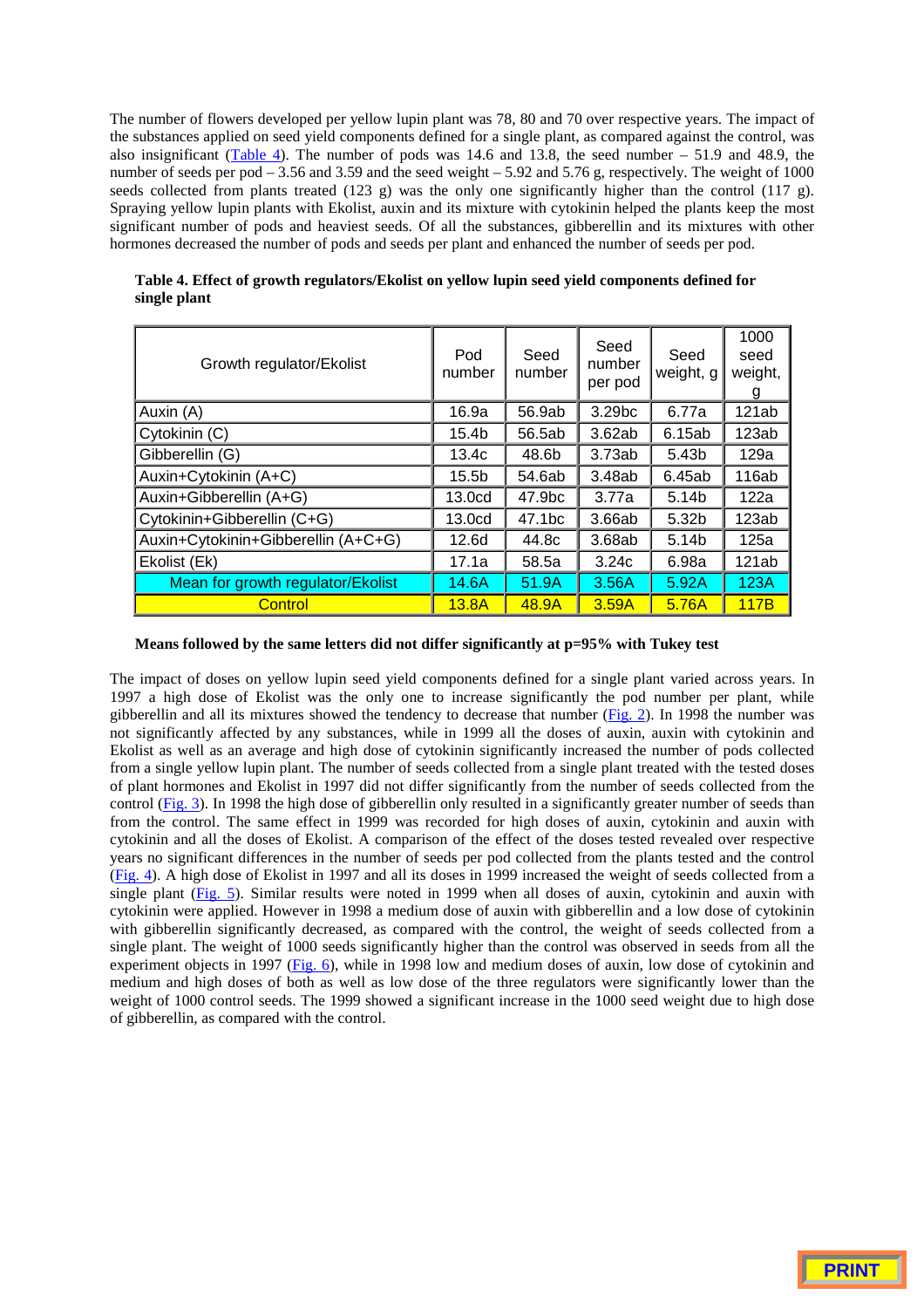**Fig. 2. Number of pods per yellow lupin single plant affected by growth regulators/Ekolist doses. Relative deviations from the control. Dashed line represents Dunnet's confidence interval**

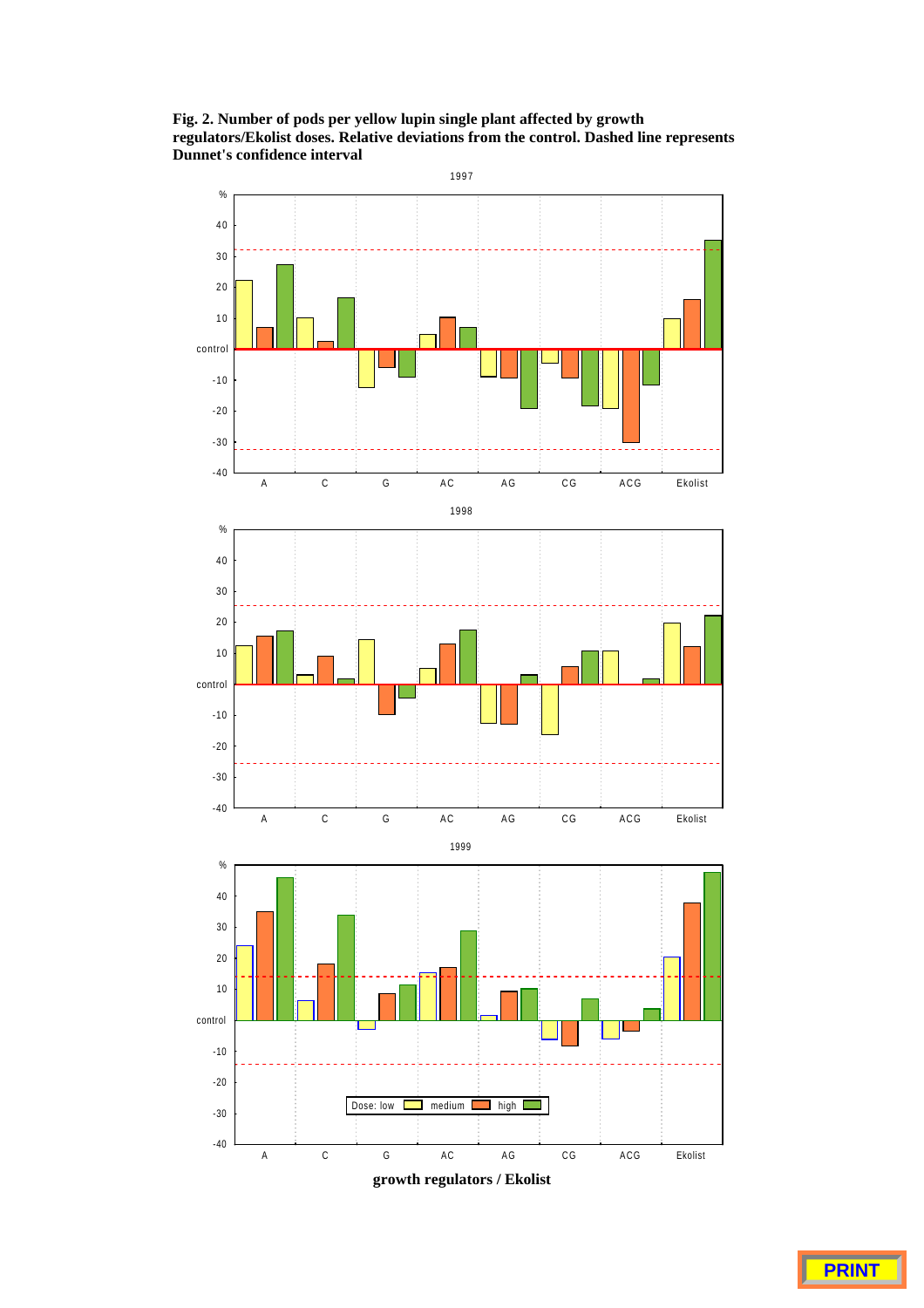**Fig. 3. Number of seeds per yellow lupin single plant affected by growth regulators/Ekolist doses. Relative deviations from the control. Dashed line represents Dunnet's confidence interva**l

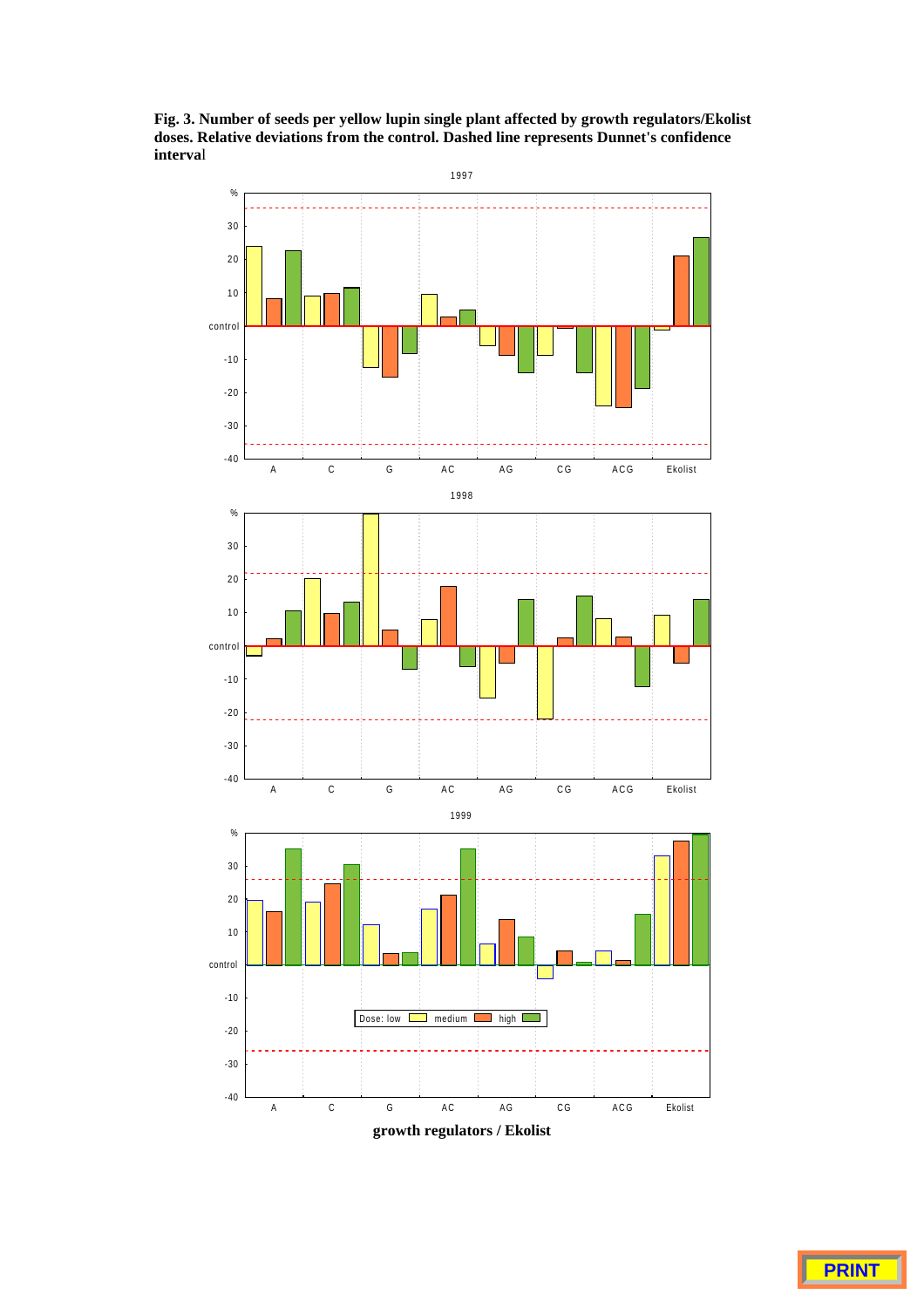**Fig. 4. Number of seeds per pod from yellow lupin single plant affected by growth regulators/Ekolist doses. Relative deviations from the control. Dashed line represents Dunnet's confidence interval**

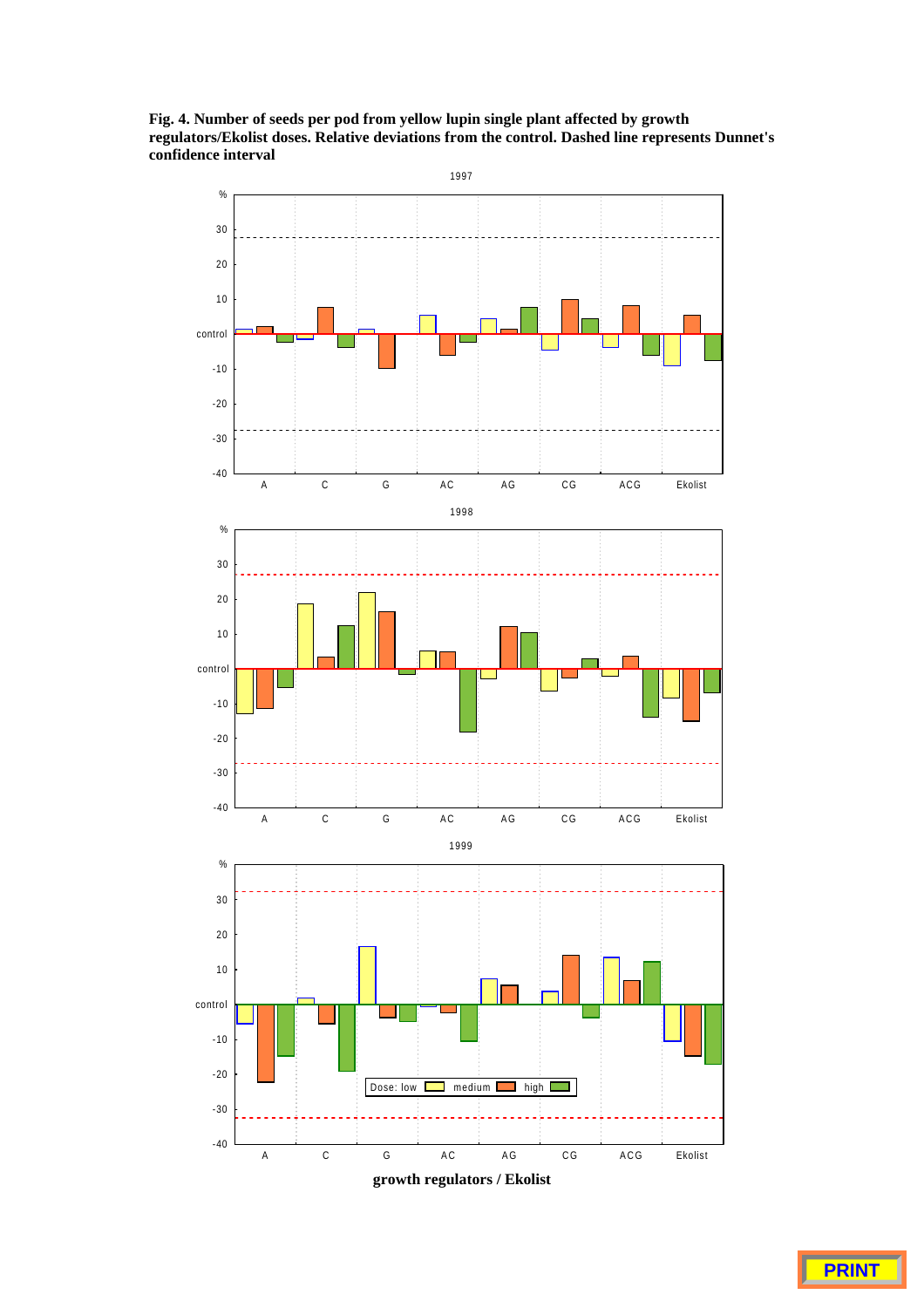

**Fig. 5. Seed weight per yellow lupin single plant affected by growth regulators/Ekolist doses. Relative deviations from the control. Dashed line represents Dunnet's confidence interval**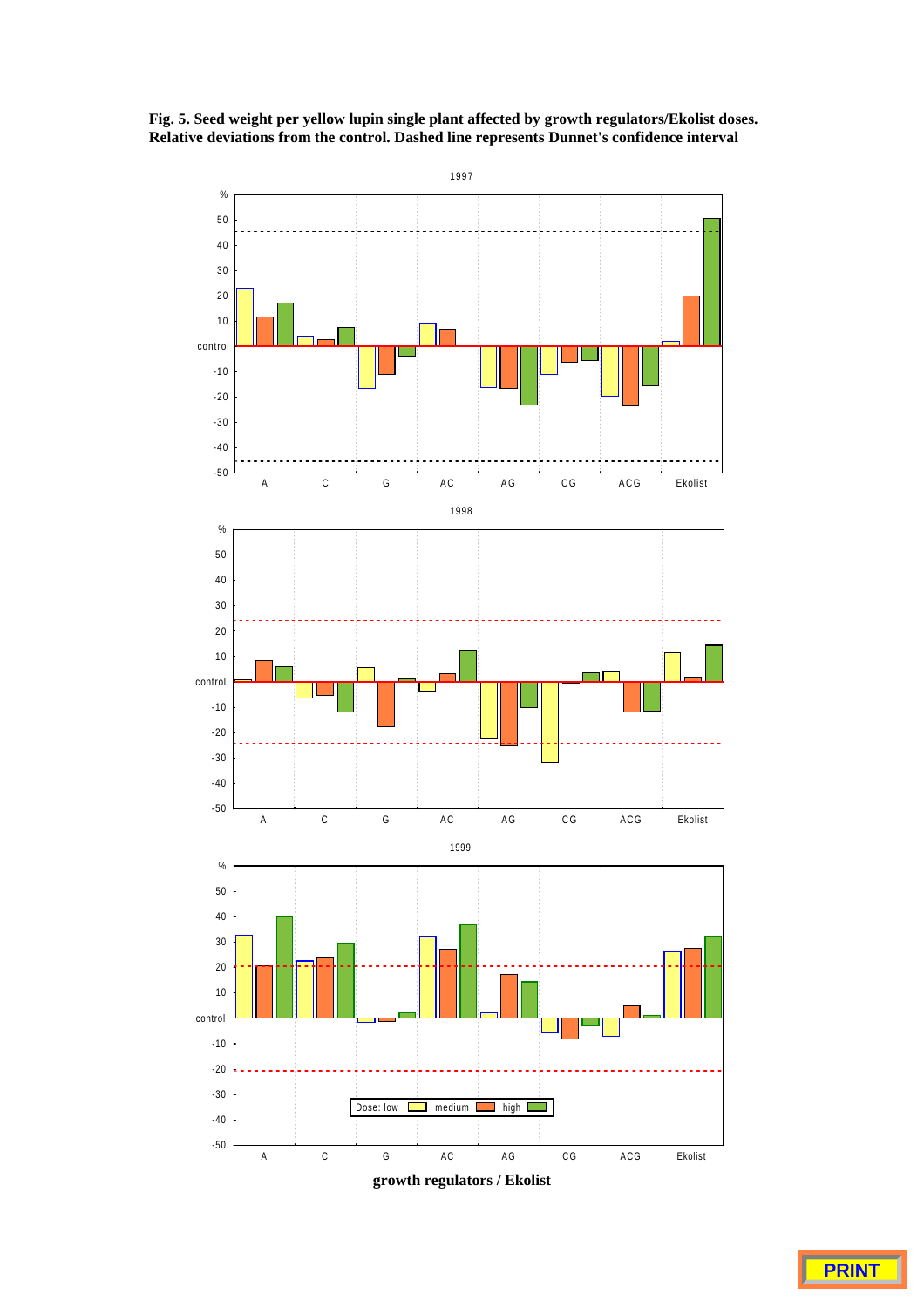**Fig. 6. 1000 seed weight from yellow lupin single plant affected by growth regulators/Ekolist doses. Relative deviations from the control. Dashed line represents Dunnet's confidence interval**

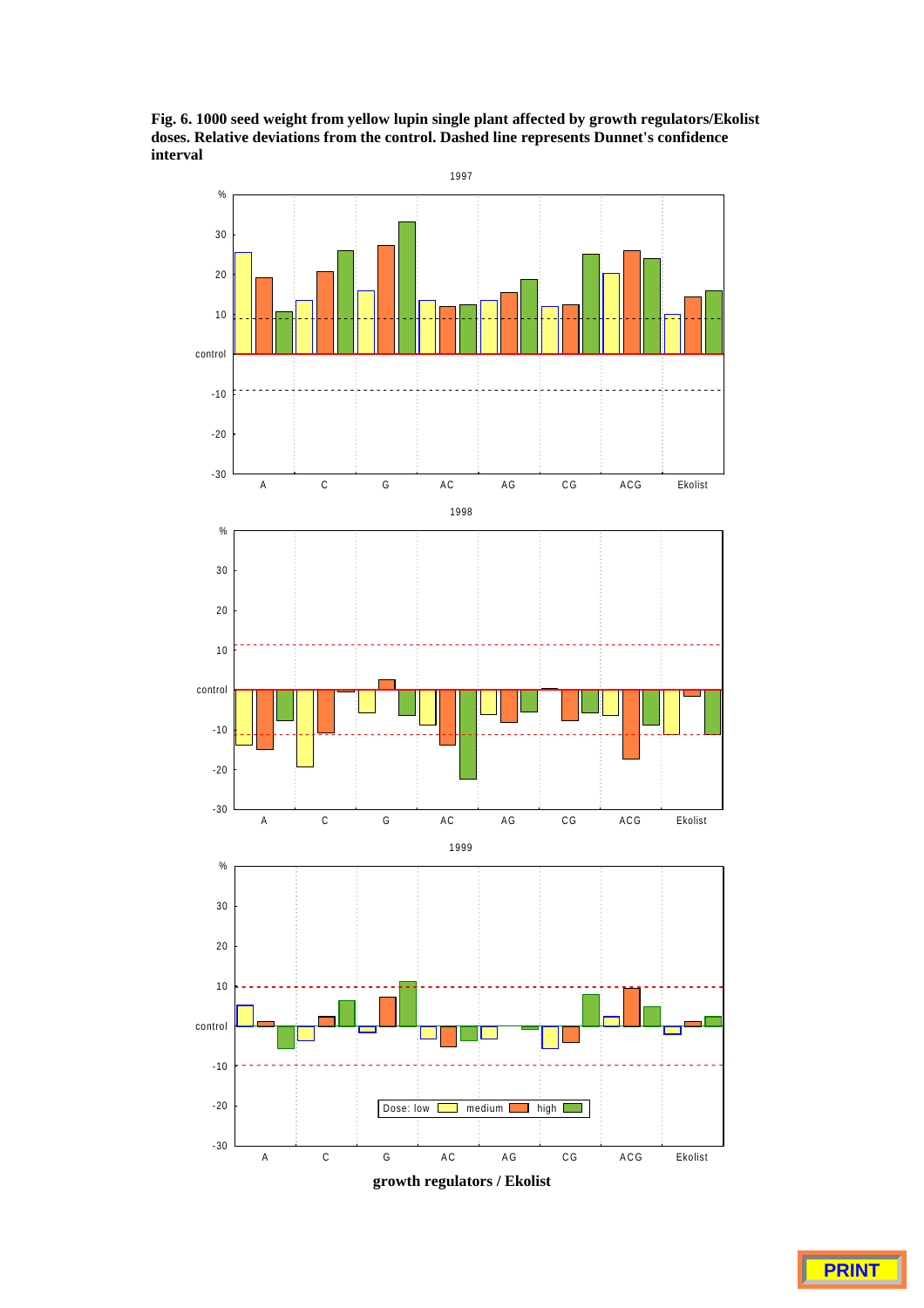An average yellow lupin seed yield following spraying plants with growth regulators and Ekolist amounted to 1.86 tha<sup>-1</sup> and was significantly higher (by 7.5%) than the control yield (1.73 tha<sup>-1</sup>) (**Table 5**). Over respective years the difference in seed yield obtained from plants tested and control accounted for 5.2%, 8.9% and 7.3%. Treating plants with Ekolist gave a significantly higher seed yield than the application of growth regulators and/or their mixtures (except for auxin). No significant differences were observed for the effect of the growth regulators and their mixtures tested on yellow lupin yielding for the research period. As for successive years, the highest yields were obtained from plants sprayed with auxin and auxin with cytokinin (1991 and 1999) and with Ekolist (1997,1998, 1999). The yield-generating effect of the doses applied changed with years (Fig. 7). In 1997 seed yields significantly higher than the control were obtained due to application of high doses of auxin and cytokinin and medium and high of Ekolist, while in 1998 – high dose of auxin as well as gibberellin and gibberellin with cytokinin and all the doses of Ekolist. However in 1999 higher yields than the control were recorded for high doses of auxin, auxin with cytokinin and all doses of Ekolist. The analysis of the trend line for results covering the research period showed a clear favourable effect of increasing doses of auxin and Ekolist and unfavourable of auxin with gibberellin  $(Fig. 8)$  on yellow lupin yielding. A similar trend line analysis for yellow lupin seed yield components is presented in Figs. 9–13. The main stem and the yellow lupin plant itself treated with increasing doses of Ekolist and auxin and slightly less considerably also with cytokinin, and auxin with cytokinin showed a tendency to increase the number of pods  $(Fig. 9)$ , number of seeds  $(Fig. 10)$  and the seed weight ( $Fig. 11$ ) and to decrease the number of seeds per pod ( $Fig. 12$ ). The weight of 1000 seeds ( $Fig. 13$ ) tended to grow due to increasing doses of gibberellin, and slightly less due to cytokinin and cytokinin with gibberellin. No such clear-cut effect of increasing doses of the substances applied on yellow lupin seed yield components defined for branches was recorded.

|                                     |                   | Year               | Mean                                                                                      |        |
|-------------------------------------|-------------------|--------------------|-------------------------------------------------------------------------------------------|--------|
| Growth regulator/Ekolist            | 1997              | 1998               | 1999<br>2.18a<br>2.13ab<br>1.91b<br>2.16a<br>1.91 <sub>b</sub><br>1.94b<br>1.98b<br>2.27a |        |
| Auxin (A)                           | 1.96a             | 1.78b              |                                                                                           | 1.98ab |
| Cytokinin (C)                       | 1.91a             | 1.42c              |                                                                                           | 1.82b  |
| Gibberellin (G)                     | 1.63 <sub>b</sub> | 1.68b              |                                                                                           | 1.74b  |
| Auxin+Cytokinin (A+C)               | 1.89a             | 1.55 <sub>bc</sub> |                                                                                           | 1.87b  |
| Auxin+Gibberellin (A+G)             | 1.67b             | 1.63 <sub>b</sub>  |                                                                                           | 1.74b  |
| Cytokinin+Gibberellin (C+G)         | 1.63 <sub>b</sub> | 1.81ab             |                                                                                           | 1.79b  |
| Auxin+Cytokinin+Gibberellin (A+C+G) | 1.69b             | 1.60 <sub>b</sub>  |                                                                                           | 1.76b  |
| Ekolist (Ek)                        | 2.03a             | 2.12a              |                                                                                           | 2.14a  |
| Mean for growth regulator/Ekolist   | 1.81A             | 1.70A              | 2.06A                                                                                     | 1.86A  |
| Control                             | 1.72A             | 1.56A              | 1.92B                                                                                     | 1.73B  |

|  | Table 5. Effect of growth regulators/Ekolist on yellow lupin seed yield, t-ha <sup>-1</sup> |  |  |  |
|--|---------------------------------------------------------------------------------------------|--|--|--|
|  |                                                                                             |  |  |  |
|  |                                                                                             |  |  |  |
|  |                                                                                             |  |  |  |

**Means followed by the same letters did not differ significantly at p=95% with Tukey test**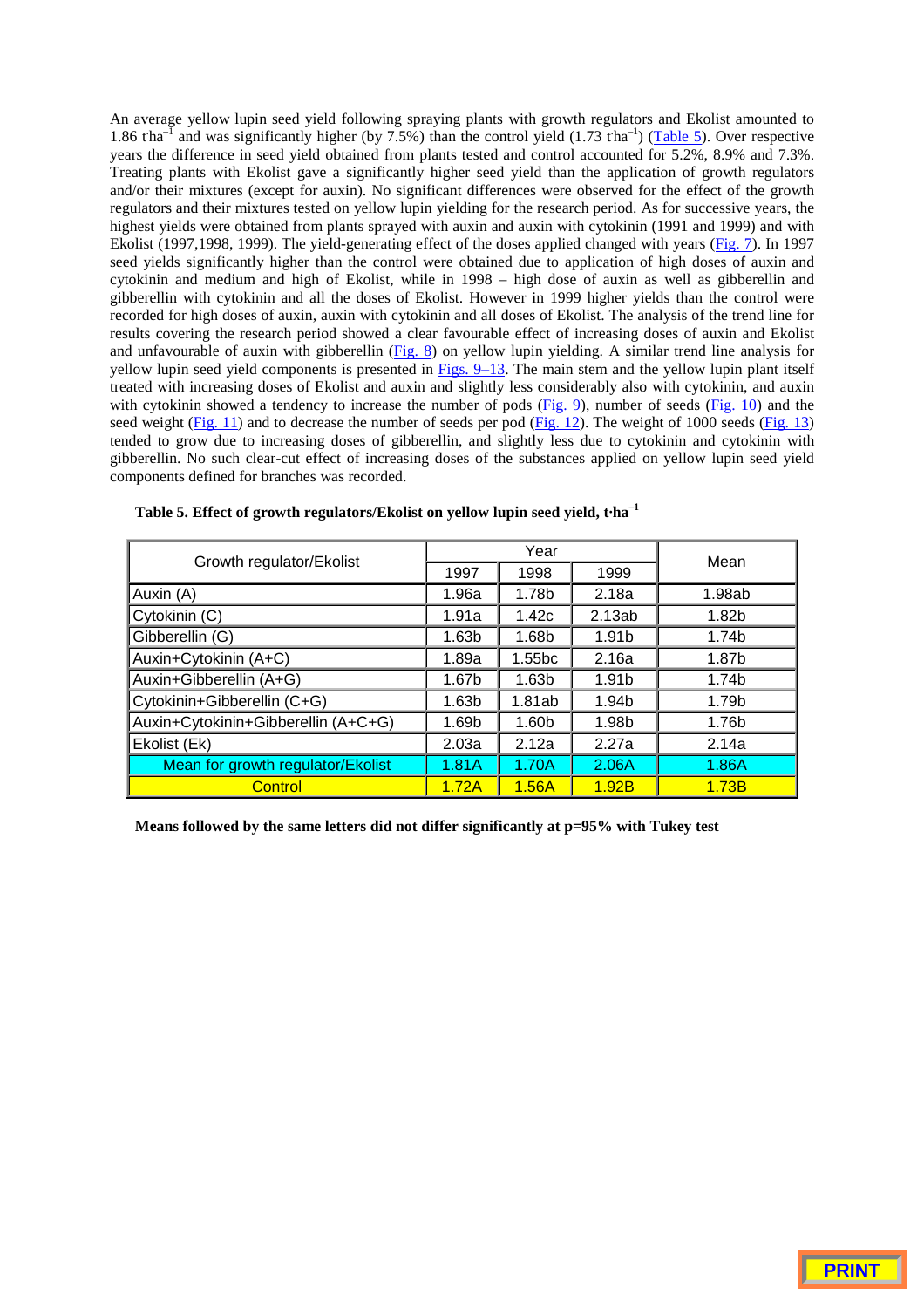**Fig. 7. Yellow lupin seed yield affected by growth regulators/Ekolist doses. Relative deviations from the control. Dashed line represents Dunnet's confidence interval**



**growth regulators / Ekolist**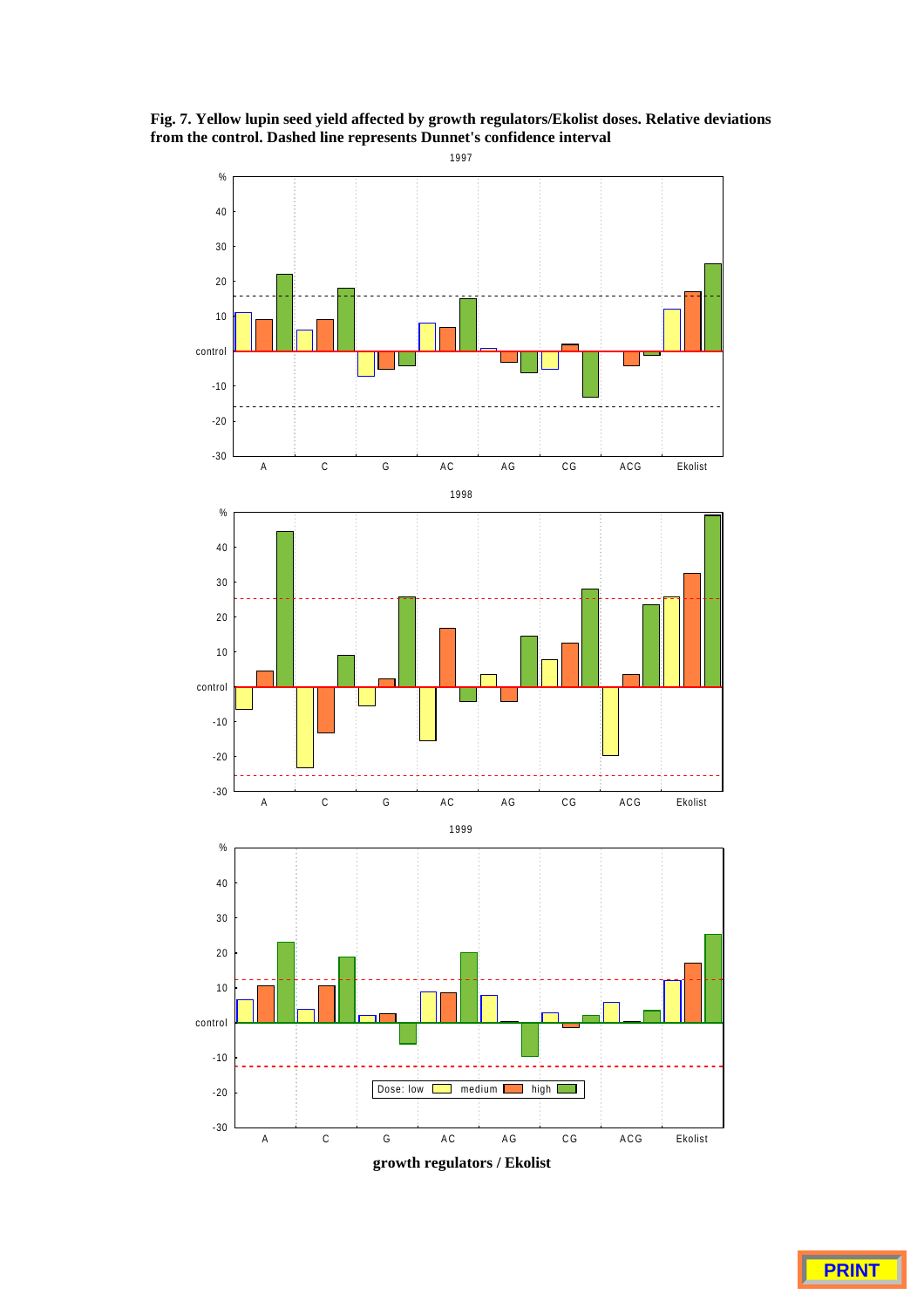**Fig. 8. Trend lines for growth regulator/Ekolist doses – related yellow lupin seed yield**



**Fig. 9. Trend lines for growth regulator/Ekolist doses – related number of pods per yellow lupin plant**



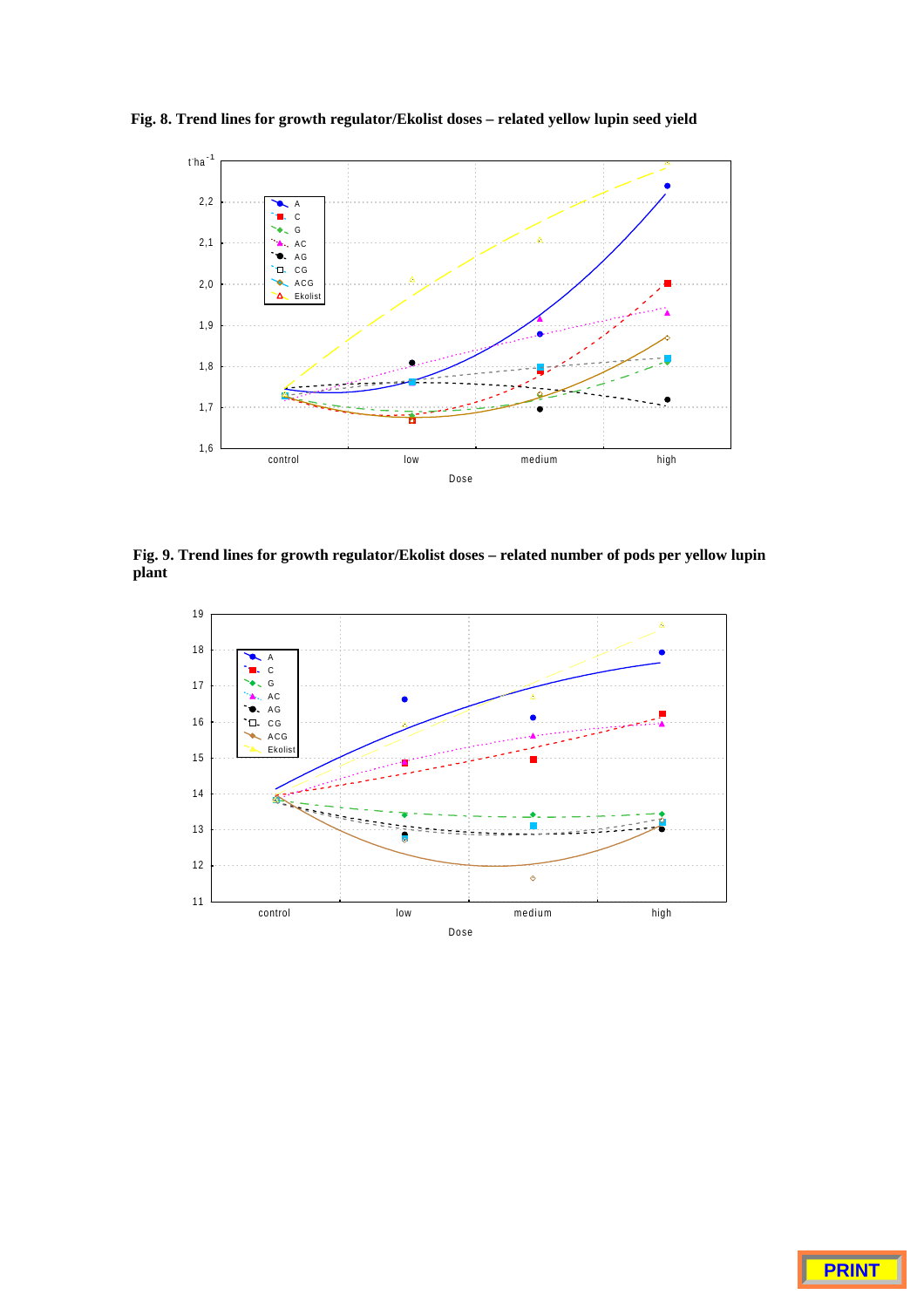**Fig. 10. Trend lines for growth regulator/Ekolist doses – related number of seeds per yellow lupin plant**



**Fig. 11. Trend lines for growth regulator/Ekolist doses – related seed weight per yellow lupin plant**



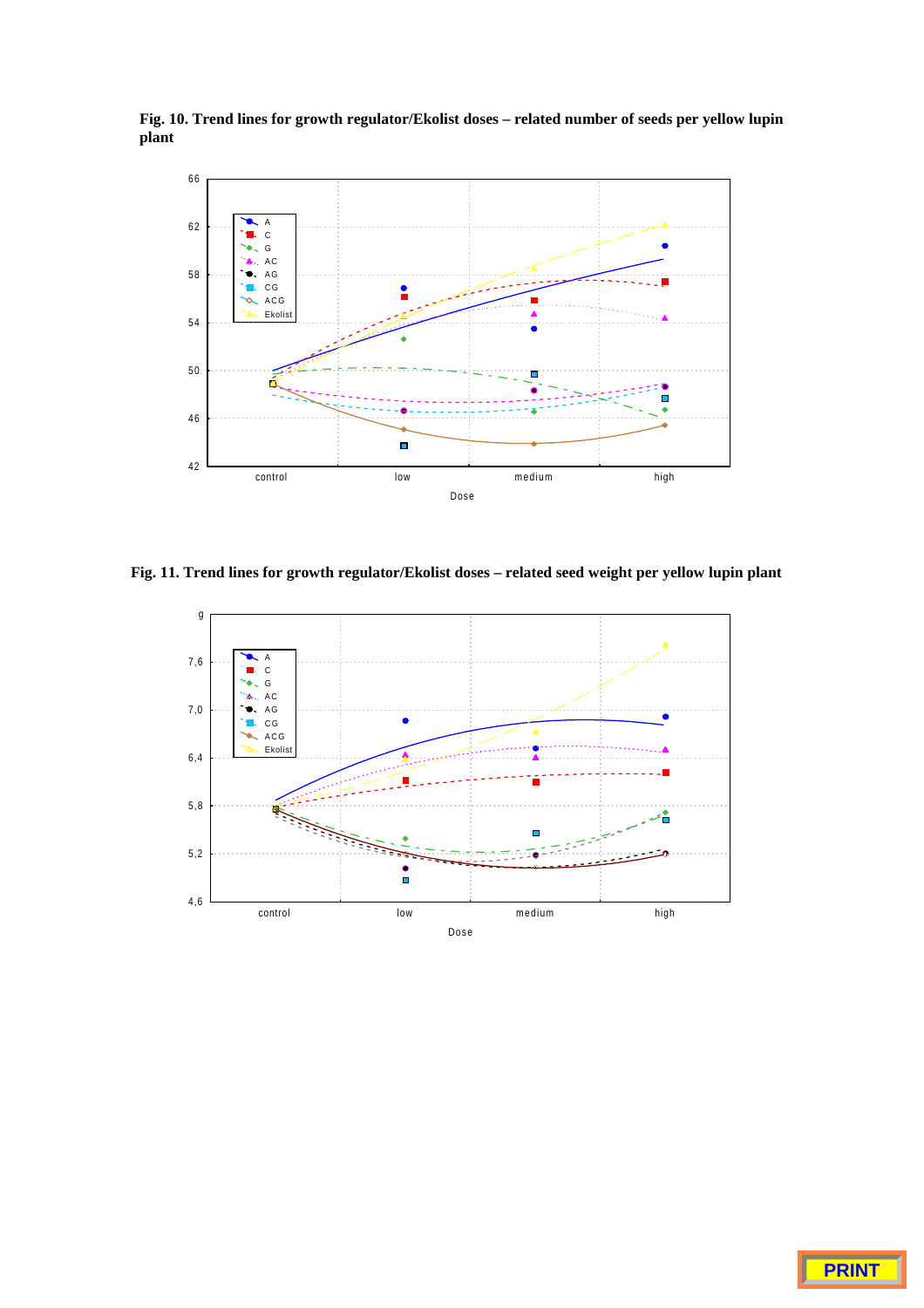**Fig. 12. Trend lines for growth regulator/Ekolist doses – related number of seeds per pod of yellow lupin plant**



**Fig. 13. Trend lines for growth regulator/Ekolist doses – related 1000 seed weight from yellow lupin plant**



# **DISCUSSION**

Yellow lupin yielding is most affected by weather and, slightly less considerably, by agricultural conditions and then by cultivar properties [5]. The rainfall optimal for yellow lupin over vegetation period ranges from 350 mm to 400 mm, while the greatest water requirements, excluding seed germination, coincide with flowering and pod setting. The weather conditions over successive years did not differ considerably from the multi-year records for the region. The greatest rainfall over vegetation, especially in its second part, over generative plant development was recorded in 1998 – 324 mm. The seed yields obtained in this year were, however, lowest for the research period: 1.56 t·ha<sup>-1</sup> (control) and 1.70 t·ha<sup>-1</sup> (experimental objects), which could have been due to high intensity of anthracnose. A newly recorded in Poland fungal disease afflicted by *Colletotrichum gloeosporioides* Penz. causes flower dying and considerable yield losses recorded on lupin seed plantations, yellow and white lupin, especially [11]. The rainfall over vegetation period in 1997 and 1999 was lower (278 mm and 265 mm, respectively) which, with no symptoms of infection with *C. gloeosporioides* Penz., generated higher seed yields: 1.72 t·ha<sup>-1</sup> – 1.81 t·ha<sup>-1</sup> in 1997 and 1.92 t·ha<sup>-1</sup> – 2.06 t·ha<sup>-1</sup> in 1999; by 7% in 1997 and by 20% in 1999 higher than those recorded by the Centre for Cultivar Testing [26].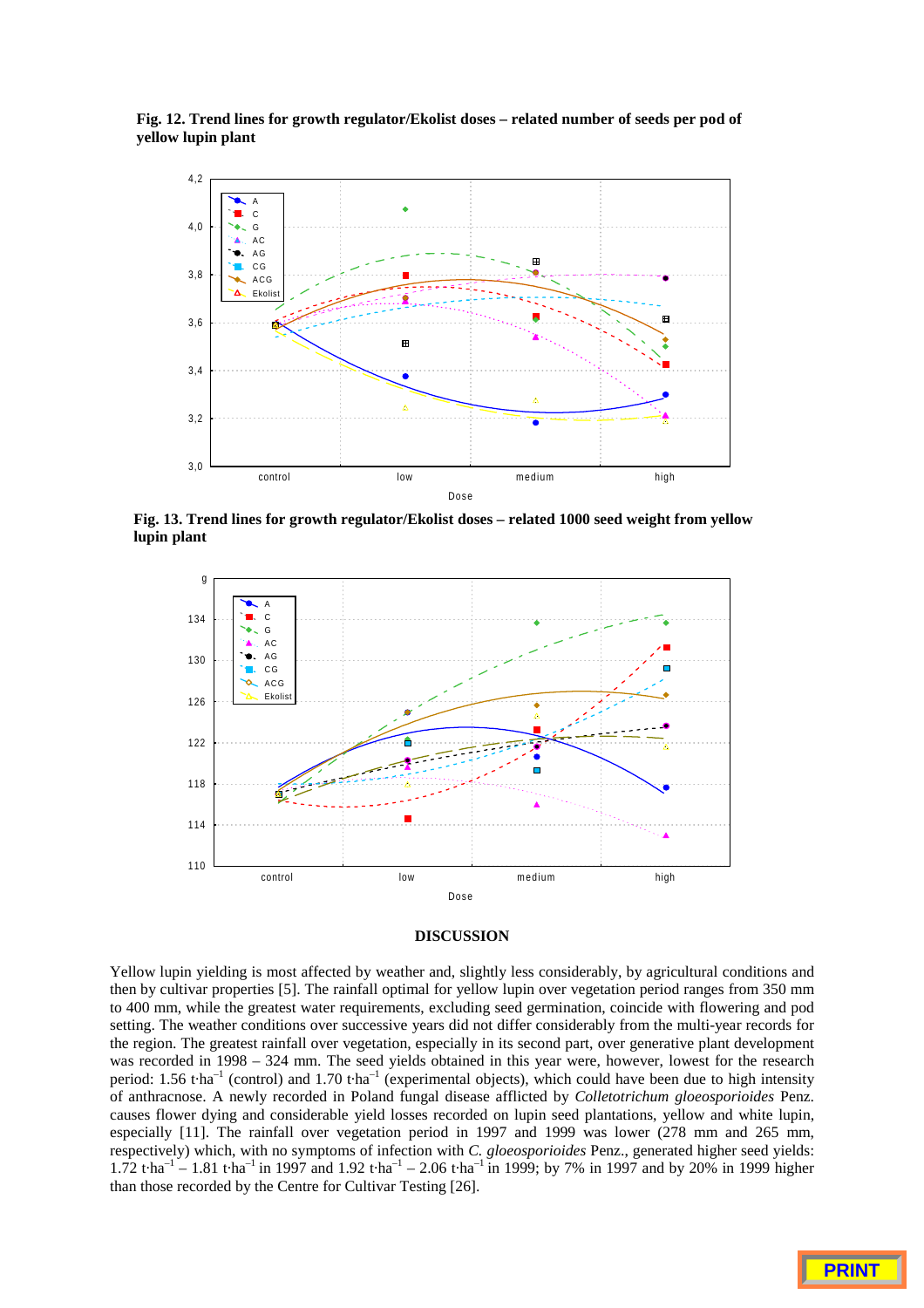Most crop species shows very big biological reserve – the number of flowers considerably exceeds the number of developed and matured fruit. The share of fruit developed against the number of flowers accounts for 25% in faba bean and soybean, 30–70% in bean, while in alfalfa – 20–70% [23]. In the present research an average ratio of the number of pods developed to the number of control flowers accounted for 17.7%, 37% per main stem and only 4.8% on branches. In 1997, which was most favourable for lupin generative development, the ratio was 25%, 42% and 11%, in 1998, which was most affected by anthracnose, – 13%, 33% and 1% and in 1999 – 15%,  $33\%$  and  $1.7\%$ . Byszewski and Szklarska [9] and Pawłow et al., [21] observed as little as 20% of flowers produced matured pods. The results obtained confirmed a considerable effect of weather conditions and flower abortion on the use of biological lupin plant potential.

Yield instability, typical for legumes, depends also on changes in the content of endogenous growth regulators [1,4] whose role in flower abortion is defined with the dominance model. The application of growth regulators to enhance legume productivity has been covered by numerous research. Yellow lupin seed yields significantly higher than the control were recorded by Byszewski and Szklarska [9] as a result of auxin application and by Pawłow et al.,  $[21]$  – cytokinin. Similarly Nowak et al., [19] reports on faba bean seed yield being enhanced by auxin and cytokinin. An increase in seed yield due to IAA was also observed for bean [15], IBA for narrow-leaf lupin [2], BAP for soybean [22] and gibberellin for faba bean [6,12,19] and bean [15]. The present research recorded a favourable, yet varied, effect of growth regulators on yellow lupin yielding. In 1997 and 1999 spraying plants with high-dose auxin increased the seed yield by 22%, and in 1998, when exposed to high intensity of *C. gloeosporioides* Penz., by almost 45%, as compared with the control. In 1997 and 1998 lupin yielded higher than the control also following the application high-dose cytokinin (by 18% and 18.7%) and auxin with cytokinin (by 15% and 20%, respectively). A 50% increase in yellow lupin seed yield due to cytokinin application, as reported by Pawłow et al., [21], was not obtained. In general, mixed growth regulators did not increase the yield considerably, as compared with the control, and quite frequently lower seed yields were noted than those obtained from plants treated separately with auxin or cytokinin. In the present research lupin yielding, just like faba bean yielding reported by Burkhard and Keller [7] and Klasa et al., [14], was not enhanced by application of gibberellin.

Legume seed yield components which are most critical in seed yielding include, besides plant density, the number of pods and seeds and seed weight per plant as well as 1000 seed weight. The application of auxin to spraying flowering lupin plants in the experiment reported by Byszewski and Szklarska [9] resulted in an increased number of pods and increased ratio of pod-to-flower developed. A greater number of pods per plant was also observed after the application of auxin in faba bean [19] and bean [15], cytokinin in narrow-leaf lupin [2], soybean [22] and faba bean [25], gibberellin in faba bean [6,19], and mixture of the three growth regulators auxin, cytokinin and gibberellin in bean [15]. The present research showed that in 1999 exclusively, despite rainfall being lower than optimal for lupin, a significantly higher number of pods per plant was observed due to the treatment with auxin (by 35%), cytokinin and auxin with cytokinin (by 20%).

Few researchers broke down the number of pods from the main stem and from branches, which can be due to a low, about 5%, share of pods and seeds from branches in the total yellow lupin yield [20]. An increased number of pods per main stem reported in the present research coincided with 1997 and 1999 due to application of auxin (by 27% and 33%, respectively), cytokinin (by 21% and 19%) and auxin with cytokinin (by 24% and 19%). The number of pods and seeds per main stem and from single plant showed an almost linear increase with an increase in the dose of growth regulators and their mixtures. In 1998 there was recorded no favourable effect on the number of pods and seeds due to the treatment and clearly unfavourable effect of gibberellin and its mixtures with other hormones in 1997. In 1998 and 1999, however, there was noted a considerable increase in the number of pods produced by branches following the application of gibberellin (by 86% and 42%). An increasing number of pods following the application of auxin and its mixture with cytokinin seems to confirm the essential role of this regulator in flower and fruit abortion [4].

The seed weight per faba bean plant increased due to auxin, as reported by Klasa et al., [13], and due to auxin and cytokinin, as reported by Nowak et al., [19]. In 1999 in the present research the seed weight per plant was enhanced by auxin (a 31% increase as compared with the control), cytokinin (25%) and auxin with cytokinin (32%). Similar results were obtained analysing the seed weight per main stem. None of the substances studied, however, affected the seed weight produced by branches significantly, although there was a growth tendency with an increase in gibberellin doses. The present application of growth regulators, both individually and in mixtures, seems not to have overcome the inhibitory effect of primary organs on the development of secondary organs on branches, which is defined by the dominance model [4] explaining the role of growth regulators in generative organs abortion.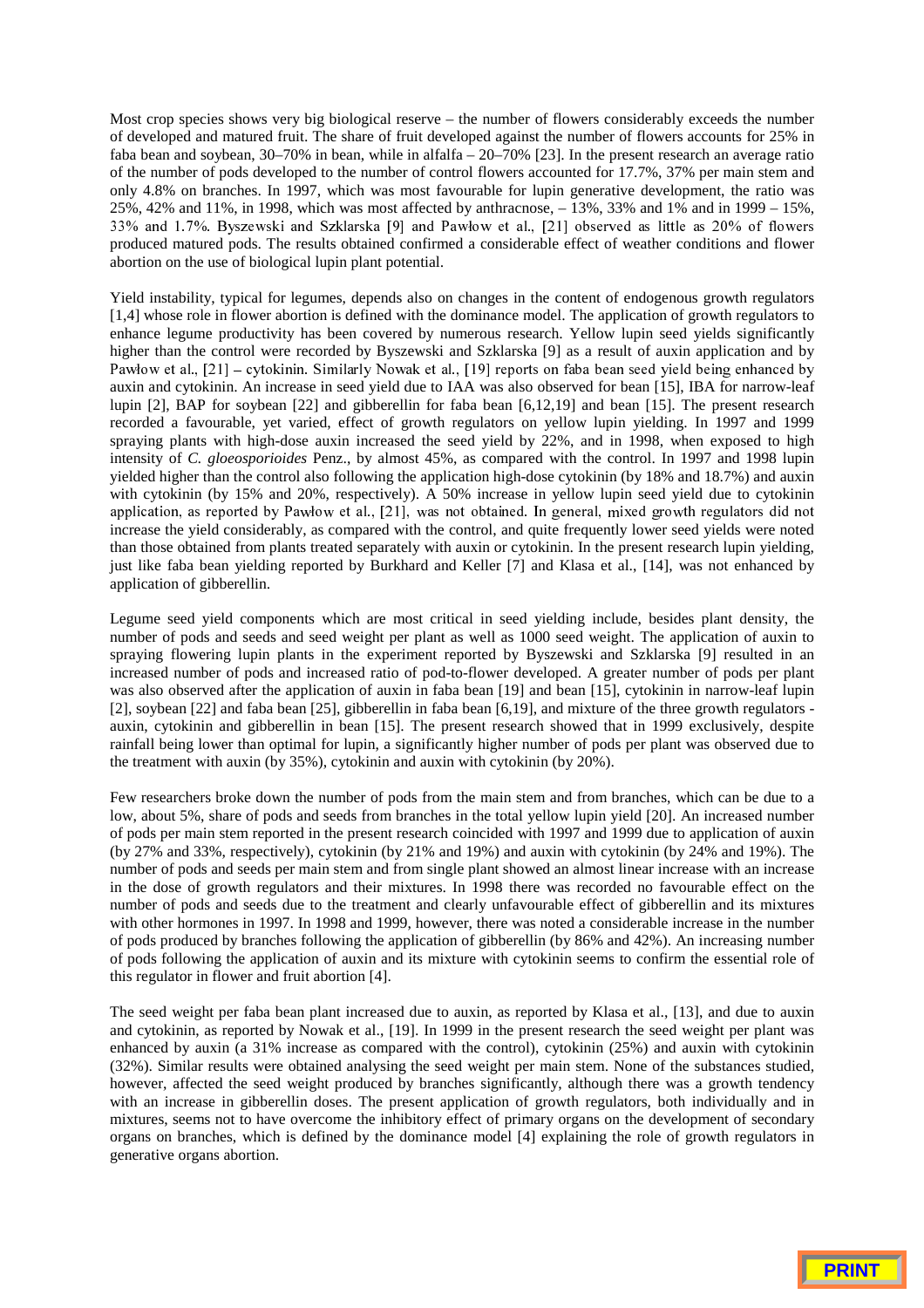For 'Teo' an average weight of 1000 seeds, being an essential indicator of seed quality, reported by COBORU has amounted to 149 g over the last couple of years [26], while in the present research  $-123$  g. A higher value can be obtained exposing the flowering yellow lupin plants to solutions of cytokinin and heteroauxin [21], although numerous results show no such effect [13,14,19], which is confirmed by varied present results. In 1997 the weight of 1000 seeds from control plants was very low (104 g) but it grew by 18.2% following the application of all growth regulators and their mixtures, however 1998 observed a negative effect of the substances tested on yellow lupin 1000 seed weight.

Generative organs which develop in the second part of the vegetation period are acceptors of nutrients and compete for them both among one another and with vegetative organs [4,18]. Nutrient deficiency over greatest demand can result in plant starvation and no nutritive balance, leading to lower yielding. Byszewski and Sadowska [8] observed favourable and Księżak et al., [16] – neutral effect of microelements on yellow lupin yielding. The present research yellow lupin seed yield increased by almost 50% following the application of Ekolist in 1998, which coincided with a high intensity of anthracnose infection, which could have been partly due to Ekolist fungicidal properties. The application of Ekolist at the dose of 3 l·ha<sup>-1</sup> corresponded to the supply of 360 g of N, 78 g of P,  $99 \text{ g}$  of K, 1.5 g of Ca and Mn, 15 g of S, B and Cu, 3 g of Zn, 1 g of Fe i 0.06 g of Mo. One shall highlight that foliar application of microelements improves their effectiveness 10–20 times, as compared with soil application and that low and medium content of microelements defined in soil at the Mochełek Station. In 1997 and 1999 Ekolist increased seed yield by an average of 20%, as compared against the control, and the number of pods per plant (by over 35%) and main stem (by 34%) as well as seed weight per plant by respective 24% and 28% and, finally, seed weight per main stem by respective 20% and 27%. At large, Ekolist enhanced seed yield and its components along with increasing doses.

Abscission of generative plant parts seems to be leading naturally to a seed yield decrease. The rule of nutrient allocation introduced by Harper [23] suggests that over its life span, plant has limited nutrient resources which are allocated to varied functions, including growth and propagation. One can assume that a greater consumption related to one function limits the resources allocated to the other one. Providing plants with adequate nutrients at the right time and at the right quantity as well as regulating plant hormone economy can change the resource allocation in order to ensure an enhanced use of the biological potential of yellow lupin in farming.

## **CONCLUSIONS**

- 1. Growth regulators and Ekolist applied limited the unwanted effect of generative organ abscission in yellow lupin. Additionally the use of production potential by plants was closely related to weather conditions and the intensity of anthracnose.
- 2. The total number of flowers developed by a single plant produced an average of 17.7% pods; 37% per main stem and only 4.8% on branches.
- 3. Out of all substances tested, lupin yielding was most enhanced by auxin and Ekolist and less considerably by cytokinin and mixture of auxin with cytokinin; their favourable effect on seed yield was most visible for high doses.
- 4. There was recorded a favourable effect of auxin, cytokinin and auxin with cytokinin on the number of pods and seeds and the weight of seeds per main stem and per single plant.
- 5. The number of pods, seeds as well as the number of seeds per pod and seed weight obtained from branches depended on neither the kind nor the dose of growth regulators and Ekolist researched.
- 6. There was recorded no or unfavourable effect of gibberellin and its mixtures on yellow lupin seed yield, except for the weight of 1000 seeds and the number pods and seeds developed on branches.
- 7. Increasing doses of Ekolist significantly enhanced most of the yield components for a single plant, the main stem and branches (seed number and weight).
- 8. The application of Ekolist at the dose of 9 l per ha at the beginning of plant flowering showed most cost-effective in increasing yellow lupin productivity. The treatment of plants with growth regulators, mainly due to their higher price and lower increases in seed yield, seems to be less justifiable.

# **REFERENCES**

- 1. Addicott F., T., 1982. Abscission. Univ. California Press, Berkeley.
- 2. Atkins C. A., Pigeaire A., 1993. Application of cytokinins to increase pod set in *Lupinus angustifolius* L. Aust. J. Agr. Res. 44 (8), 1799–1819.
- 3. Aufhammer W., Nalborczyk E., Geyer B., Götz J., Mack C., Paluch S., 1989. Interactions between and within inflorescence in relation to the storage capacity of field beans (*Vicia faba*). J. Agr. Sci. 112, 419– 424.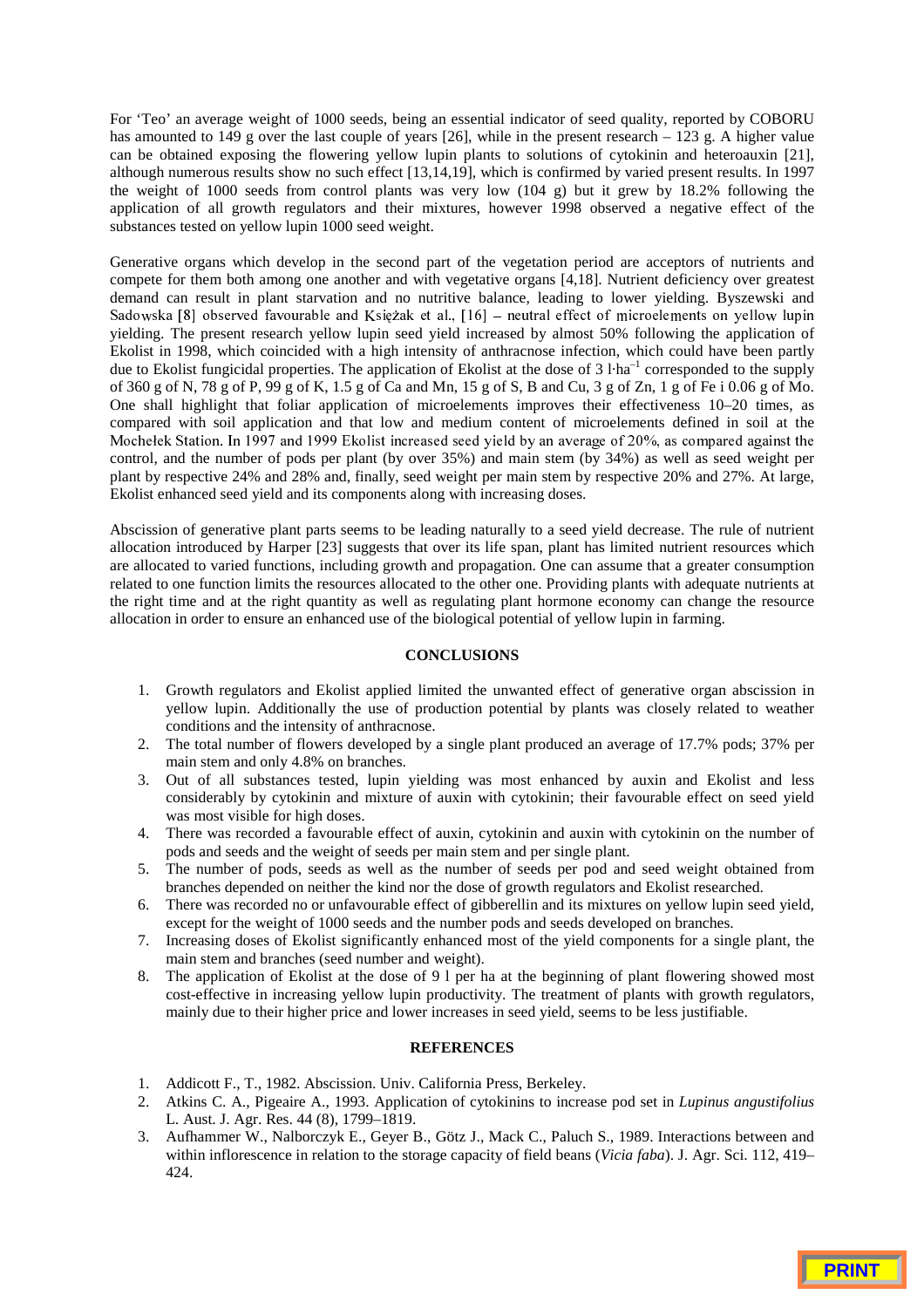- 4. Bangerth F., 1989. Dominance among fruits/sinks and the search for correlative signal. Physiol. Plant. 76, 608–614.
- 5. Barbacki S., 1972. Łubin. PWRiL Warszawa [in Polish].
- 6. Bellucci S., Keller E.R., Schwendimann F., 1982. Effect of GA<sub>3</sub> on the development and yielding of faba bean (*Vicia faba* L.). Part I. Effect of GA<sub>3</sub> on yield components. Angew. Bot. 56, 35–53 [in] German].
- 7. Burkhard J., Keller E.R., 1983. Influence of plant density, gibberellic acid and site of the yield and yield components of different faba bean growing types. FABIS Newslet. 7, 37–39.
- 8. Byszewski W., Sadowska A., 1976. Impact of Wuxal foliar application on yellow lupin seed yield (*Lupinus luteus* L.). Zesz. Probl. Post. Nauk Rol. 184, 49–59 [in Polish].
- 9. Byszewski W., Szklarska J., 1969. Effect of spraying and defoliation on yellow lupin flower abscission. Rocz. Nauk Rol. 95A (2), 1–13 [in Polish].
- 10. Czuba R., 1992. Effect of microelement fertilisers in plant foliar application. Mat. VII Symp. Mikroelementy w rolnictwie. AR Wrocław, 155-157 [in Polish].
- 11. Frencel I., 1998. Anthracnose to be or not to be for lupin in Poland. Mat. konf. Łubin w rolnictwie  $ekologicznym, PTL w Bydgoszczy, Przysiek, 24–30 [in Polish].$
- 12. Kellerhals M., Keller E. R., 1984. Effect of plant growth regulators on faba bean development and yield components. FABIS Newslet. 2, 36–45.
- 13. Klasa A., Nowak G. A., Wierzbowska J., Gotkiewicz M., 1996. Effect of some growth regulators and their mixtures on faba bean yielding and chemical composition. Part I. Effect of auxin transport inhibitor (TIBA) and synthetic auxins (IBA ans NAA) on yielding and N and P economies. Biul. IHAR 197, 235–245 [in Polish].
- 14. Klasa A., Nowak G. A., Wierzbowska J., Gotkiewicz M., 1996. Effect of some growth regulators and their mixtures on faba bean yielding and chemical composition. Part II. Pactobutrazol and gibberellic acid (separately and in mixtures) on growth, yielding and N and P economies. Biul. IHAR 197, 247– 255 [in Polish].
- 15. Koter M., Czapla J., Nowak G., Nowak J., 1983. Research into growth regulators potential in farming. Effect of GA<sub>3</sub>, IAA and kinetin on growth and development of bean, corn and flax. I. Zesz. Nauk. ART Olsztyn, Rolnictwo 36, 17–27 [in Polish].
- 16. Księżak J., Podleśny J., Lenartowicz W., 1993. Foliar applications of microelements in legumes. Fragm. Agron. 4, 195–196 [in Polish].
- 17. Mazur T., 1991. Nitrogen in arable soil. PWN Warszawa [in Polish].
- 18. Nalborczyk E., 1993. Biological characteristics critical in legume productivity. Fragm. Agron. 4, 147– 150 [in Polish].
- 19. Nowak G. A., Klasa A., Wierzbowska J., Gotkiewicz M., 1997. Yielding and content of microelements following the applications of growth retardants and fitohormones. Part I. Plant yielding. Biul. IHAR 201, 289–294 [in Polish].
- 20. Paprocki S., Mikołajczyk J., 1974. Yellow lupin seed production. W: Nasiona roślin straczkowych źródłem białka. Red. J. Mikołajczyk, PWRiL Oddział w Poznaniu, 168–171 [in Polish].
- 21. Pawłow A. N, Duchanin A. A., Sawienkow Ł. M., 1981. Causes of yellow lupin pod abscission Sielskochoziajstwiennaja biołogija, XVI, 6, 827–831 [in Russian].
- 22. Peterson C. M., Williams J. C., Kuang A. X., 1990. Increased pod set of determinate cultivars of soybean (*Glycine max*.) with 6-benzyloaminopurine. Bot. Gaz. 151 (3), 322–330.
- 23. Podlaski S., 1993. Causes, mechanisms and effects of selective generative organ abscission and varied seed development. Mat. konf. Znaczenie jakości materiału siewnego w produkcji roślinnej. SGGW Warszawa, 41–48 [in Polish].
- 24. Ruszkowska M., 1991. Role of microelements in biological  $N_2$  fixation. Mat. VI Symp. "Mikroelementy w rolnictwie". AR Wrocław, 5-13 [in Polish].
- 25. Ryllot P., D., Smith M., L., 1990. Effect of applied growth substances on pod set in broad beans (*Vicia faba* var. *major* L.) J. Agr. Sci. 111, 41–47.
- 26. Wiatr K., 2001. Trial result syntheses. Legumes. COBORU, Słupia Wielka, 1174 [in Polish].

#### Submited:

Janusz Prusiński Department of Seed Production University of Technology and Agriculture Kordeckiego 20, 85-225 Bydgoszcz, Poland e-mail: prusin@atr.bydgoszcz.pl